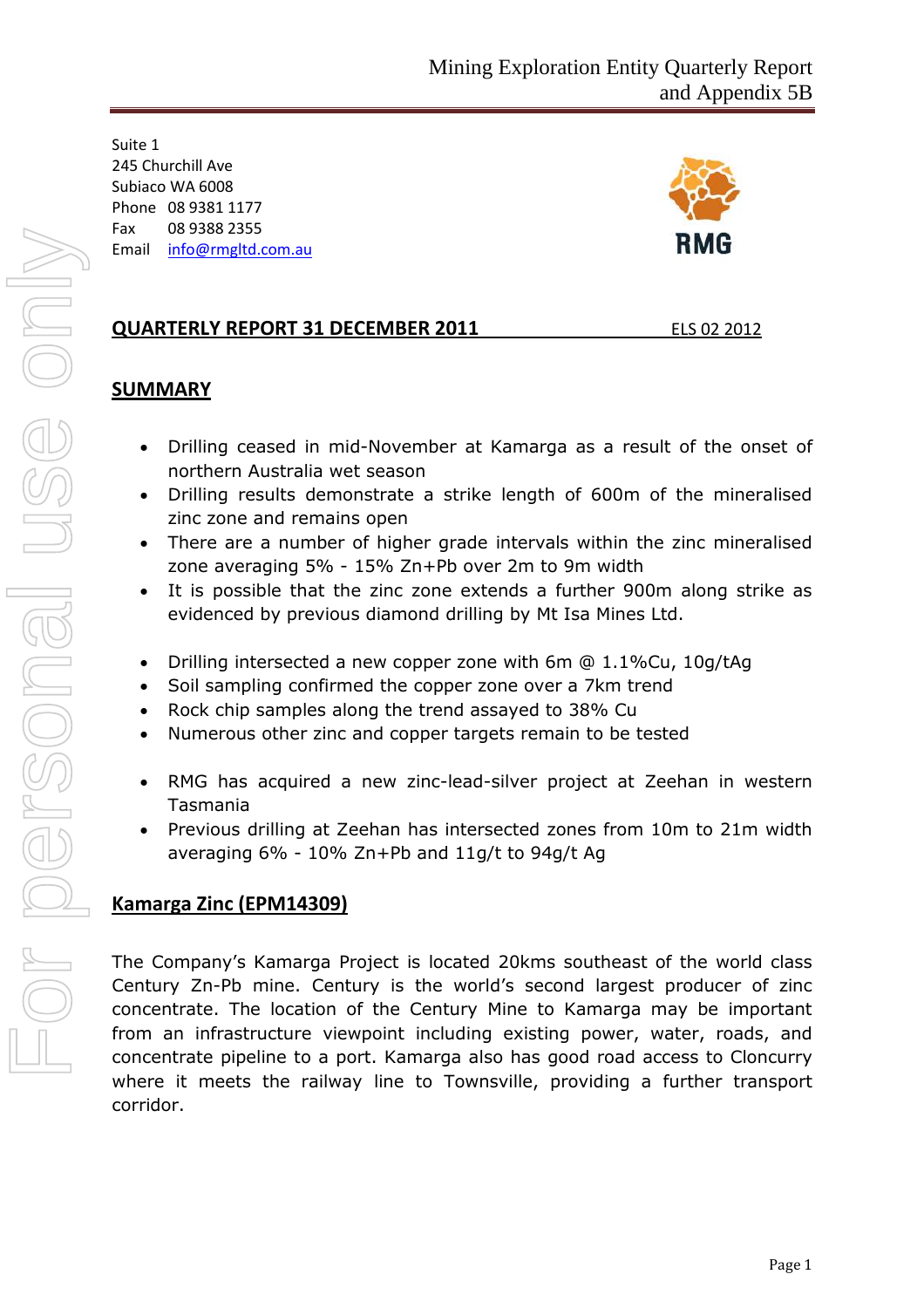

**Figure 1 Kamarga Project location**

RMG Ltd commenced drilling at the Kamarga Zinc project in northwest Queensland (Figure 1) in late July. Drilling has now been halted due to severe inclement weather and bushfires resulting from the onset of the northern Australia wet season.

Kamarga was explored during the 1970's and 1980's by several companies including Newmont, CRA, North Mining and MIM. The earlier explorers reported an exploration target<sup>[1](#page-1-0)</sup> for the large low grade system at Kamarga of 40-60 million tonnes at an average grade of 2-3%Zn, within which is reported a higher grade exploration target of 5-15Mt @ 5-10%  $Zn^2$ [.](#page-1-1) The prospect has had little work since the 1990's.

### **RMG Drilling**

RMG has completed drilling seventeen holes at the JB zinc prospect. Table 1 presents all the drill hole collar details from the beginning of the programme in July 2011. Figure 2 is a plan view of the drill hole collars.

These holes show that the zinc mineralisation extends for a minimum of 600m along strike and is still open along strike to the north-east and to the southwest.

<span id="page-1-0"></span><sup>&</sup>lt;sup>1</sup> The potential quantity and grade is conceptual in nature as there has been insufficient exploration to define a Mineral Resource, and it is uncertain if further exploration will result in the estimation of a Mineral Resource. The information relating to exploration targets should not be misunderstood or misconstrued as an estimate of Mineral Resources or Ore Reserves.

<span id="page-1-1"></span><sup>&</sup>lt;sup>2</sup> The conceptual size of the target is referenced in Jones et al, 1999; The Kamarga Deposit. In Mineral Deposits: Processes to Processing, Stanley et al (eds). pp873-876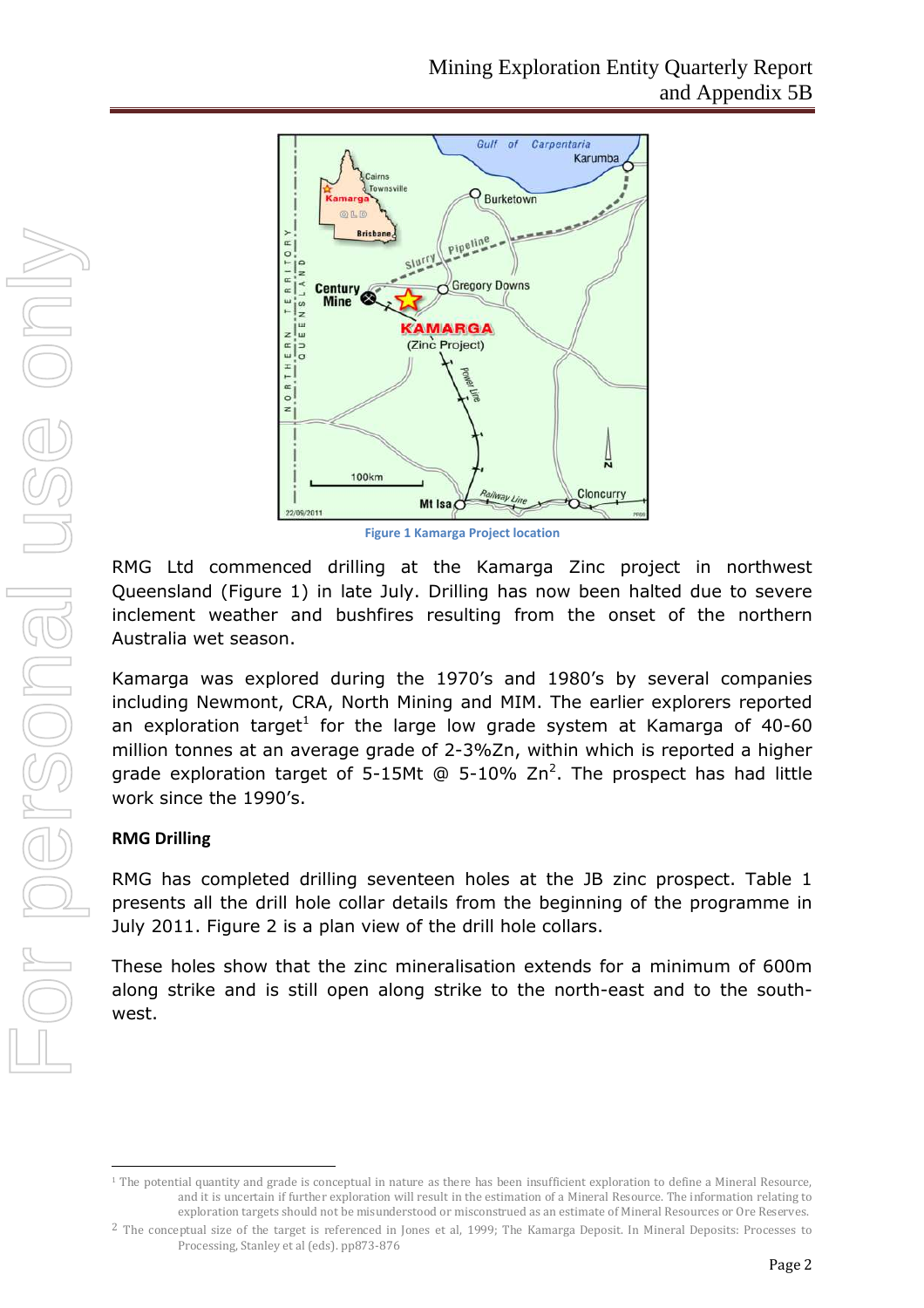## Mining Exploration Entity Quarterly Report and Appendix 5B

| Drill Hole ID | Easting | <b>Northing</b> | Elevation | Dip   | Azimuth  | <b>RC</b> | <b>EOH</b> | Comment                |
|---------------|---------|-----------------|-----------|-------|----------|-----------|------------|------------------------|
| JB001         | 271721  | 7918465         | 177       | -60   | 160      | 120       | 311.3      | Full JB Zinc intercept |
| <b>JB002</b>  | 271892  | 7918519         | 185       | -60   | 152      | 108       | 180.5      | Abandoned              |
| <b>JB002A</b> | 271902  | 7918519         | 182       | $-60$ | 160      | 133       | 267.4      | Terminated early       |
| <b>JB003</b>  | 272082  | 7918619         | 180       | $-60$ | 160      | 87.6      | 159.6      | Abandoned              |
| <b>JB004</b>  | 271915  | 7918474         | 181       | $-60$ | 161      | 97        | 299.8      | Full JB Zinc intercept |
| <b>JB005</b>  | 272062  | 7918573         | 180       | $-60$ | 160      | 73        | 73         | Abandoned              |
| <b>JB006</b>  | 271498  | 7918325         | 172       | $-60$ | 160      | 102       | 380        | Full JB Zinc intercept |
| <b>JB007</b>  | 272026  | 7918510         | 177       | $-60$ | 145      | 30        | 272.9      | Full JB Zinc intercept |
| <b>JB008</b>  | 271499  | 7918326         | 177       | -85   | 175      | 108       | 345.3      | Intersected FeS halo   |
| JB009         | 272361  | 7918522         | 181       | $-90$ | $\Omega$ | 130       | 130        | Updip oxidised zone    |
| JB010         | 272351  | 7918548         | 184       | $-90$ | $\Omega$ | 130       | 130        | Updip oxidised zone    |
| JB011         | 272340  | 7918575         | 186       | $-90$ | $\Omega$ | 130       | 130        | Updip oxidised zone    |
| JB012         | 272331  | 7918602         | 187       | $-90$ | $\Omega$ | 77        | 76         | Abandoned              |
| JB013         | 271916  | 7918431         | 184       | $-60$ | 160      | 29        | 29         | Abandoned              |
| JB014         | 271917  | 7918431         | 184       | $-60$ | 160      | 108       | 285.9      | Full JB Zinc intercept |
| JB015         | 272157  | 7918475         | 177       | -80   | 140      | 90        | 128.6      | Abandoned              |
| JB016         | 272065  | 7918482         | 176       | -80   | 140      | 90        | 226.2      | Partial FeS halo       |





The historical Newmont (KD series) and Mt Isa Mines (BB series) diamond drill hole results are now being incorporated into the Kamarga project. These results indicate that the JB zinc mineralisation zone extends over 1,500 metres strike and over 200m in width, although further drilling is required to verify the continuity of higher grade mineralisation within this envelope. Figure 3 shows the long section of the JB zinc zone with both the RMG and the historical drill hole collars.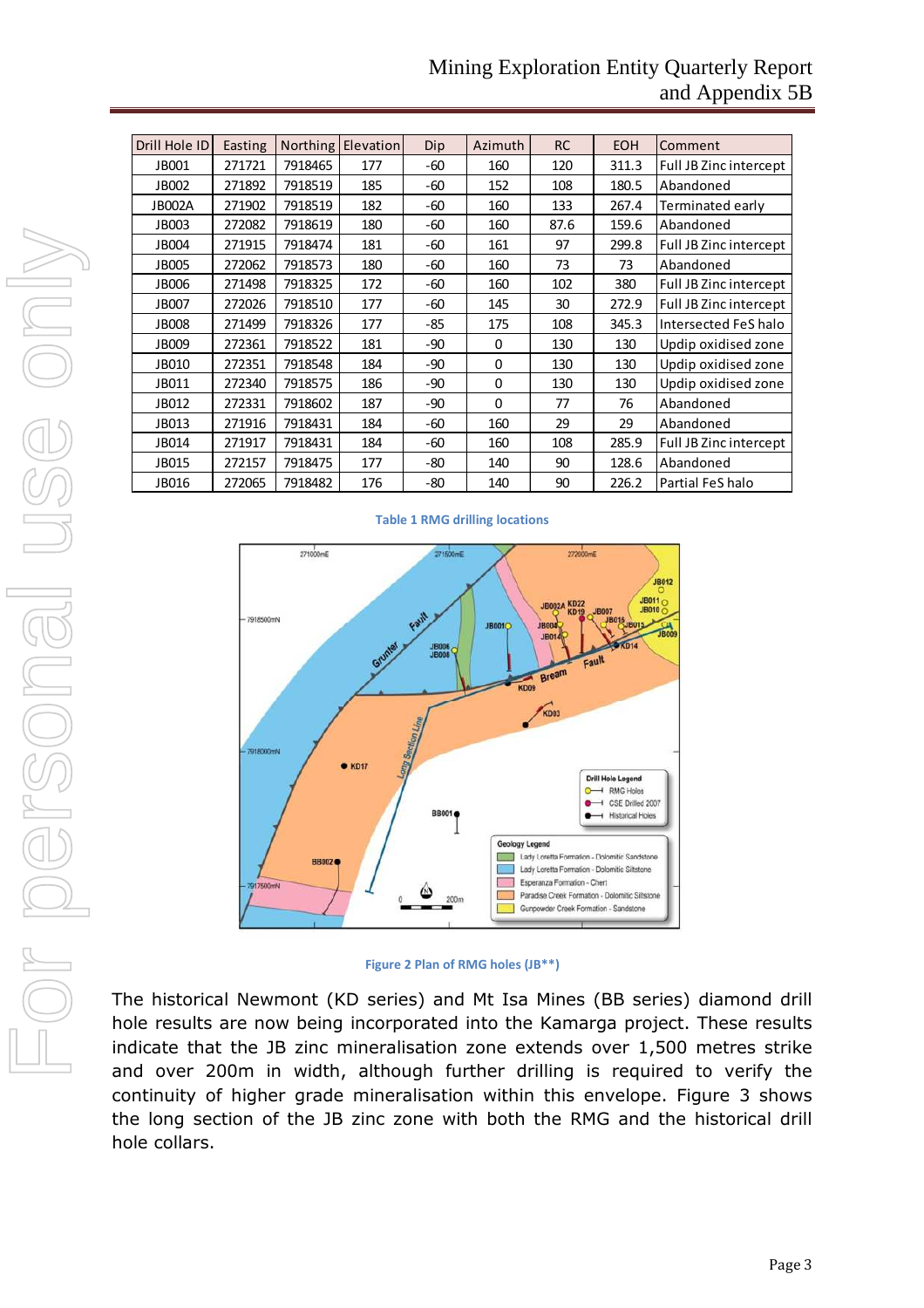| Holeld        | From      | To  | Interval                                                      | Zn%  | Pb%  | Agg/t          |
|---------------|-----------|-----|---------------------------------------------------------------|------|------|----------------|
|               | (m)       | (m) | (m)                                                           |      |      |                |
| JB001         | 198       | 299 | 101                                                           | 1.69 | 0.29 |                |
|               |           |     | Including                                                     |      |      |                |
|               | 221       | 225 | 4                                                             | 3.99 | 1.43 | 2.5            |
|               | 233       | 235 | 2                                                             | 4.54 | 0.08 | 3              |
|               | 241       | 250 | 9                                                             | 5.21 | 0.64 | 4.4            |
|               | 253       | 255 | $\overline{2}$                                                | 7.86 | 0.03 | 4.5            |
|               | 281       | 285 | 4                                                             | 3.91 | 0.04 | 1.1            |
|               | 293       | 296 | 3                                                             | 8.61 | 1.7  | 13             |
| JB002         | Abandoned |     |                                                               |      |      |                |
| <b>JB002A</b> | 161       | 265 | 104                                                           | 0.42 | 0.07 |                |
| JB003         | Abandoned |     |                                                               |      |      |                |
| JB004         | 164       | 271 | 107                                                           | 1.24 | 0.14 |                |
|               |           |     | Including                                                     |      |      |                |
|               | 226       | 228 | 2                                                             | 6.72 | 0.07 | 2.5            |
|               | 235       | 237 | 2                                                             | 7.53 | 0.04 | 4.5            |
|               | 256       | 259 | 3                                                             | 4.68 | 0.99 | 0.5            |
| JB005         | Abandoned |     |                                                               |      |      |                |
| JB006         | 235       | 327 | 92                                                            | 1.3  | 0.1  |                |
|               |           |     | Including                                                     |      |      |                |
|               | 235       | 238 | 3                                                             | 2.67 | 0.01 | 1              |
|               | 293       | 302 | 9                                                             | 2.31 | 0.14 | $\overline{1}$ |
|               | 311       | 314 | 3                                                             | 2.95 | 0.06 | $\overline{1}$ |
|               | 334       | 340 | 6                                                             | 6.73 | 0.3  | 1              |
|               | 353       | 361 | 8                                                             | 2.76 | 0.28 | 1              |
| JB007         | 128       | 227 | 99                                                            | 1.35 | 0.41 | 1              |
|               |           |     | Including                                                     |      |      |                |
|               | 179       | 181 | 2                                                             | 5.49 | 9.07 | 19             |
|               | 184       | 190 | 6                                                             | 3.91 | 0.41 | 3.8            |
|               | 198       | 200 | 2                                                             | 5.37 | 0.57 | 3              |
|               | 210       | 216 | 6                                                             | 2.81 | 0.32 | 1.6            |
|               | 219       | 221 | 2                                                             | 4.27 | 0.33 |                |
|               | 224       | 227 | $\overline{3}$                                                | 6.92 | 1.79 | 2.3            |
| <b>JB008</b>  |           |     | Intersected Pyrite Halo only - No zinc intercepts             |      |      |                |
| <b>JB009</b>  |           |     | Intersected oxidised zinc mineralisation - no zinc intercepts |      |      |                |
| JB010         |           |     | Intersected oxidised zinc mineralisation - no zinc intercepts |      |      |                |
| JB011         |           |     | Intersected oxidised zinc mineralisation - no zinc intercepts |      |      |                |
| JB012         |           |     | Intersected oxidised zinc mineralisation - no zinc intercepts |      |      |                |
| JB013         | Abandoned |     |                                                               |      |      |                |
| JB014         | 137       | 269 | 132                                                           | 1.52 | 0.25 |                |
|               |           |     | Including                                                     |      |      |                |
|               | 178       | 184 | $6 \mid$                                                      | 2.97 | 0.29 | 1              |
|               | 207       | 210 | $\overline{\mathbf{3}}$                                       | 3.65 | 0.04 | 1              |
|               | 212       | 215 | 3                                                             | 3.33 | 0.73 | 1              |
|               | 223       | 229 | $6 \mid$                                                      | 5.08 | 0.79 | 4              |
|               | 243       | 246 | 3                                                             | 5.71 | 0.41 | 4.7            |
|               | 259       | 262 | 3                                                             | 4.43 | 2.88 | 3              |
| JB015         | Abandoned |     |                                                               |      |      |                |
| JB016         | 130       | 191 | 61                                                            | 0.8  | 0.16 |                |
|               |           |     | Including                                                     |      |      |                |
|               | 179       | 182 | 3                                                             | 4.43 | 0.7  | 1              |
|               | 188.5     | 191 | 2.5                                                           | 5.06 | 1.24 | $\mathbf{1}$   |

**Table 2 All RMG drilling intercepts[3](#page-3-0)**

<span id="page-3-0"></span> $3$  Minimum 2m > 3%Zn+Pb, maximum 2m internal dilution. True width not determined.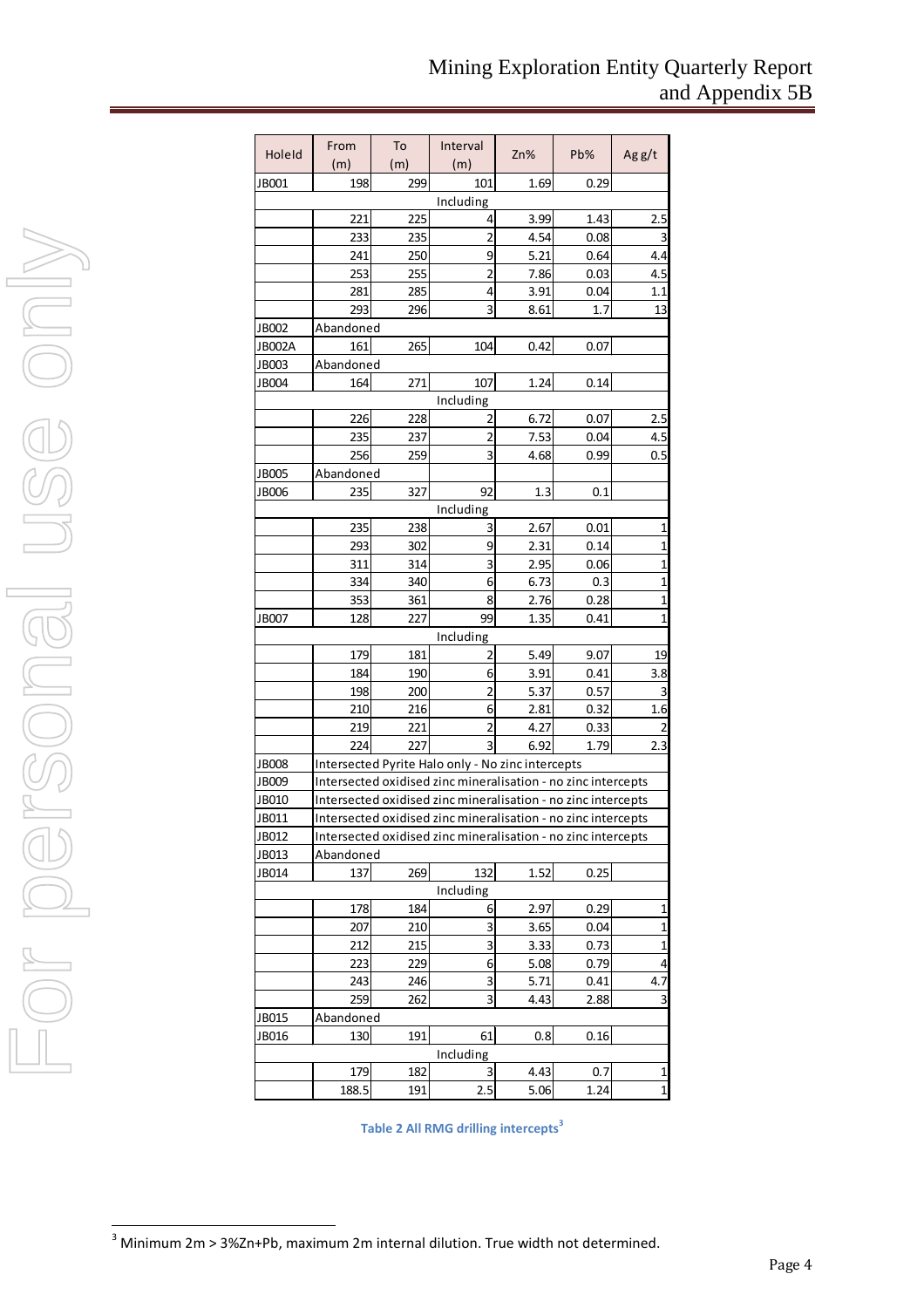

**Figure 3 Long section of zinc mineralisation**

## **Kamarga Copper (EPM14309)**

RMG has not undertaken any drilling specifically aimed at the copper anomalies. However, in the pre-collar of one of the diamond drill holes targeting the JB zinc mineralisation, a significant zone of copper sulphide mineralisation was intersected.

The diamond drill hole JB008 intersected a strongly veined and brecciated sequence of dolomitic siltstones with attendant chalcopyrite, bornite and chalcocite mineralisation (>500ppm Cu) over a down-hole width of 39 metres. This zone has been assayed and all copper intercepts are shown in Table  $3<sup>4</sup>$ . The geologic logging of the drill hole suggests that the copper mineralisation is related to the nearby Grunter Fault.

Rock chips of outcropping copper mineralisation along the Grunter Fault zone are all reported in Table 4. The best values of 32.8% copper are located 1.6kms northeast of JB008.

Figure 4 shows the location of JB008, the Grunter rock chips and the outline of the Grunter soil anomaly. The soil sample values indicate that the copper zone extends for over 7 kms in length.

<span id="page-4-0"></span><sup>&</sup>lt;sup>4</sup> Intercept is greater than  $0.5\%$ Cu over  $> 3$ m with  $< 2$ m internal dilution. True width is unknown.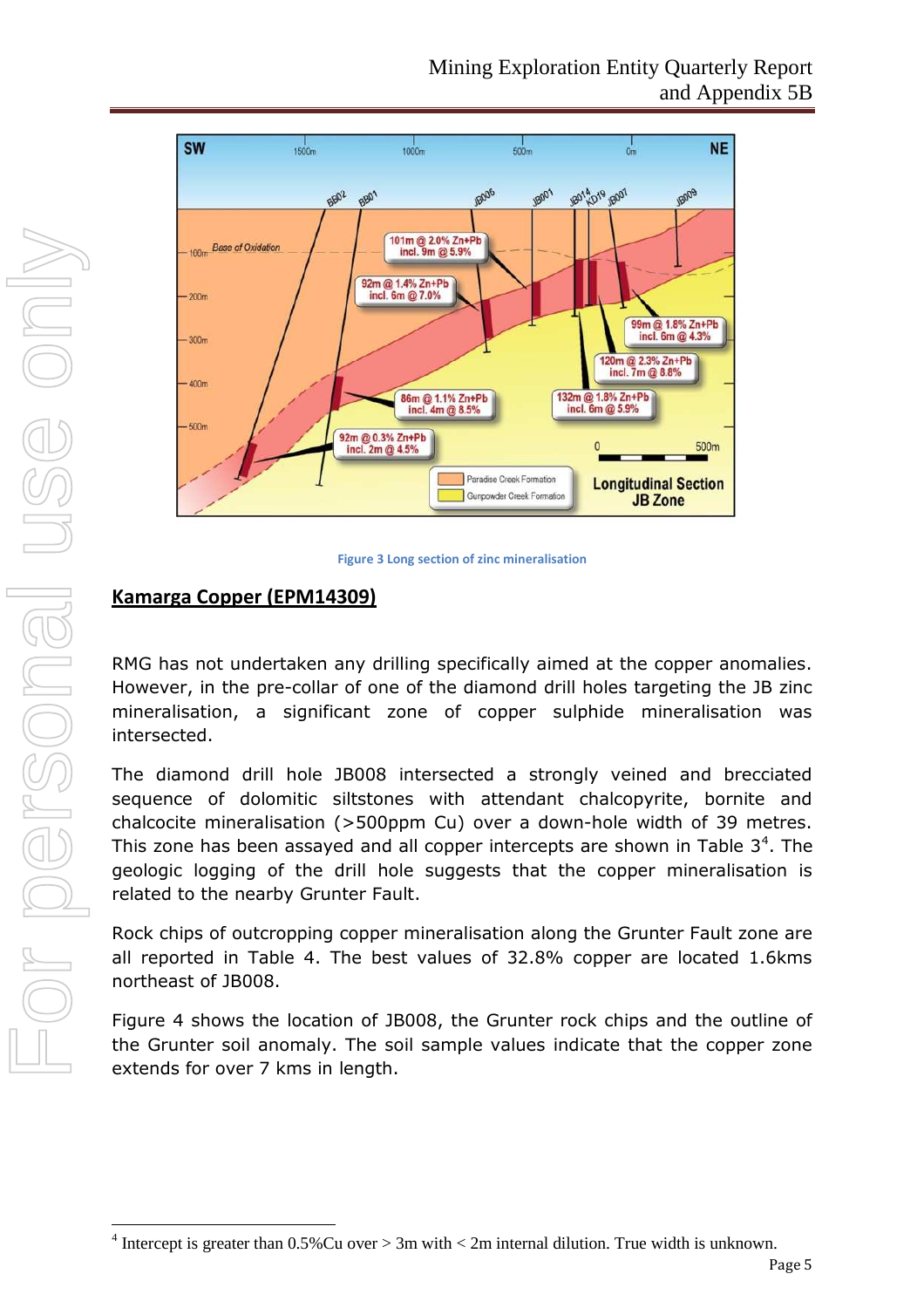| HoleId       |           | From | To  | Width | Cu%  | Agg/t |
|--------------|-----------|------|-----|-------|------|-------|
| <b>JB008</b> |           | 195  | 234 | 39    | 0.24 |       |
|              | including | 198  | 204 | 6     | 1.05 | 10    |

#### **Table 3 All copper intercepts in JB008**

|        | East MGA94 Z54 North MGA94 Z54 SAMP ID Ag ppm |              |      | As ppm | Ba ppm | Co ppm | $Cu$ % | Fe % | Mn ppm | Pb ppm | Zn ppm |
|--------|-----------------------------------------------|--------------|------|--------|--------|--------|--------|------|--------|--------|--------|
| 272760 | 7919567                                       | <b>BB008</b> | 0.83 | 173.5  | 10000  | 26.8   | 4.21   | 4.52 | 254    | 19.7   |        |
| 272765 | 7919551                                       | <b>BB009</b> | 0.43 | 48.6   | 690    | 6.1    | 0.01   | 2.15 | 114    | 14.6   |        |
| 272874 | 7919743                                       | <b>BB010</b> | 0.44 | 13.4   | 120    | 4.8    | 11.55  | 13   | 1810   | 4.4    | 8      |
| 273026 | 7919920                                       | <b>BB014</b> | 0.36 | 90.2   | 80     | 15.5   | 9.63   | 9.36 | 279    | 5.5    | 11     |
| 273057 | 7919950                                       | <b>BB015</b> | 1.09 | 46.4   | 170    | 35     | 18.20  | 9.97 | 1260   | 11.3   | 22     |
| 272639 | 7919512                                       | <b>BB016</b> | 1.97 | 470    | 70     | 11.7   | 32.80  | 3.2  | 122    | 4.6    |        |
| 272592 | 7919514                                       | <b>BB017</b> | 4.37 | 2010   | 400    | 720    | 32.80  | 6.83 | 625    | 16.2   | 14     |
| 272364 | 7919372                                       | <b>BB018</b> | 0.23 | 22.3   | 540    | 6.7    | 0.25   | 27   | 1300   | 14.5   | 47     |

#### **Table 4 All rock chip results along Grunter copper zone**



Figure 4 Location of Copper mineralisation along Grunter Fault zone

## **Tasmania Zinc Exploration (EL17/2003, ML 20/2001)**

The Company entered into an agreement with Stonehenge Metals Ltd to acquire 100% interest in two permits near Zeehan, conditional upon the approval and transfer by the Minister of DEIR in Tasmania. RMG's ASX release of 13 December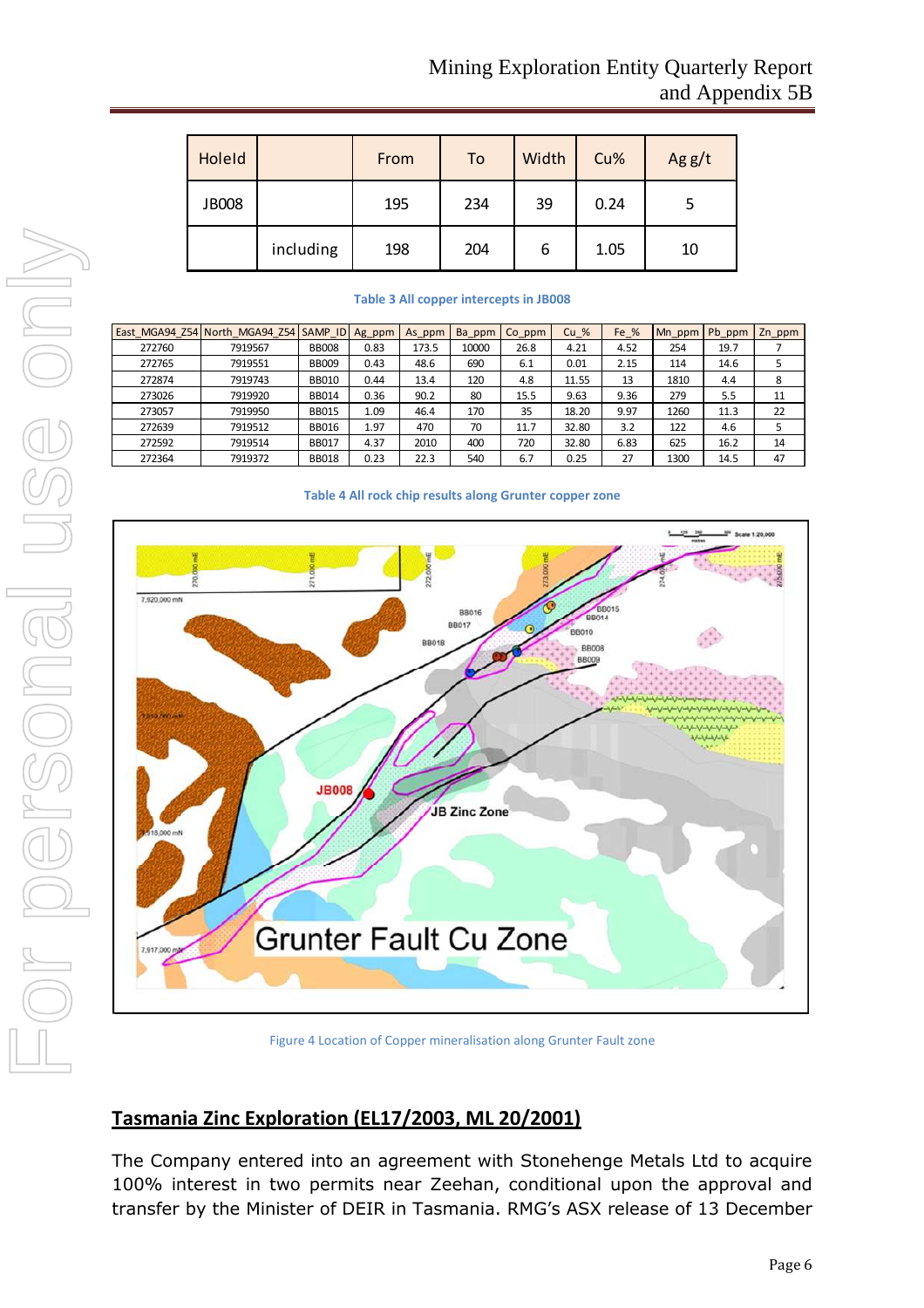2011 summarises the terms of the acquisition and the previous companies' exploration results.

Previous exploration by Renison Goldfields in 1983-1986, and by CRA–Allegiance JV in 1992-2005 is summarised in Stonehenge Metals' prospectus of 2006. These groups drilled a total of 12 holes in the licence area.

Of particular significance to the Company are the results for drill holes TH12 (10m @ 3.5%Zn+Pb, 32g/t Ag) and S31 (6.5m @ 9%Zn+Pb, 41g/t Ag). These results are within 40m of surface, with the mineralisation occurring at the interface between shale and dolomite sequences and may represent stratabound mineralisation. Nearby drill holes had difficulty achieving core recovery through this zone and it remains open along strike and at depth.

Stonehenge undertook a number of exploration programmes at the Sunshine zinc-lead-silver prospect within ML20/2001. Surface channel sampling across the mineralised lode system returned;

 $\bullet$  10m @ 22%Zn

Stonehenge also drilled the Sunshine prospect with a total of 22 holes (1,259m). This drilling was also compromised by very low core recovery and many drill holes were abandoned before reaching the target.

From the Company's perspective the most significant results are from;

- SUN013 21m @ 5.9%Zn, 0.8%Pb, 11g/tAg from 16m downhole, and
- $\bullet$  SUN027 15m @ 7.1%Zn, 3.4%Pb, 94g/t Ag from 12m downhole, and
- SUN019 10m @ 2.4%Zn, 4%Pb, 79g/t Ag from 15m downhole.

These three holes are all the deepest holes to intersect the Sunshine mineralised system and none of these appear to have been followed up at depth due to poor drilling conditions.

## **South Australia Exploration (EL 3812, EL 3813)**

The project remains under review.

## **Forward Programs**

The Company will be compiling and 3D modelling the results of the Kamarga zinc drilling programme with the objective of confirming drill targets for the recommencement of drilling in the next quarter of 2012.

The regional copper geochemistry and drill results will also be compiled and specific copper targets along the Grunter copper zone will be identified for drilling in 2012.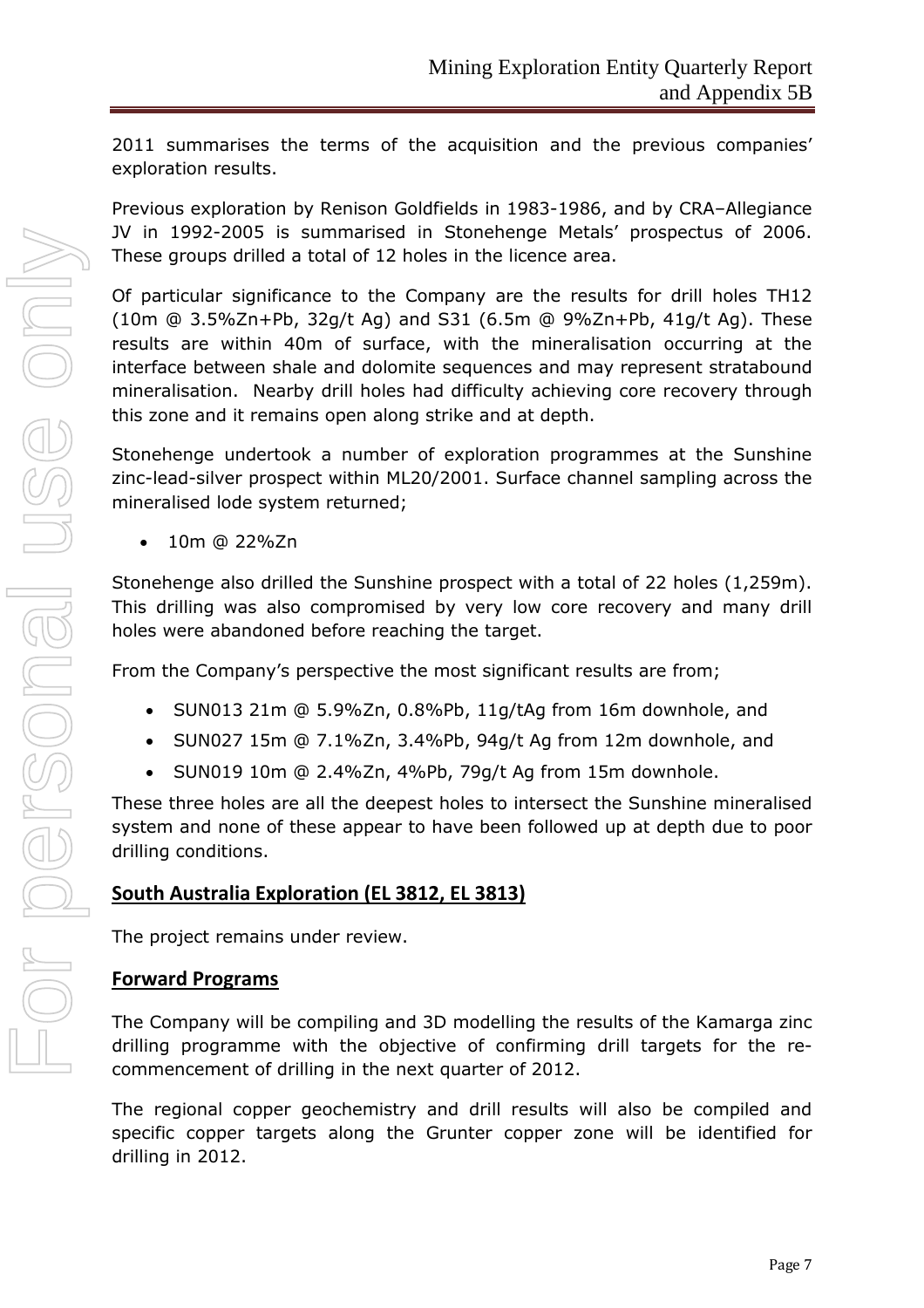The Zeehan zinc-silver targets are ready for site access and if possible drilling upon confirmation from the DEIR that the permits have been transferred to the Company.

### **Corporate and Finance**

The Company had \$2.4 million in cash and bank deposits at the end of the quarter.

Ends

For further information please contact:

Mr Robert Kirtlan or Mr Peter Rolley +61 8 9381 1177

#### *Competent Persons Statement*

*The information in this report that relates to Exploration Target and Exploration Results is based on information compiled and reviewed by Peter Rolley, who is a Member of The Australian Institute of Geoscientists. Mr Rolley is self-employed and provides consulting services to RMG Ltd.*

*Peter Rolley has sufficient experience which is relevant to the style of mineralisation and type of deposit under consideration and to the activity which he is undertaking to qualify as a Competent Person as defined in the 2004 Edition of the 'Australasian Code for Reporting of Exploration Results, Mineral Resources and Ore Reserves'. Peter Rolley consents to the inclusion in the report of the matters based on this information in the form and context in which it appears.*

*Note: Intervals presented are downhole. True widths are unknown. All samples are from NQ diamond drill core, sawn in half, from intervals of 1.0m in length. Drill core recovery from all sampled intervals is >95%. Drill holes are surveyed down hole by Eastman camera and drill core has been oriented where possible. Sample preparation undertaken by Bureau Veritas (AMDEL) in Mount Isa and chemical analysis by Bureau Veritas (AMDEL) in Adelaide. Elements determined by 4-acid digest and ICP-OES finish. QA/QC includes blanks and standards provided by Geostats Pty Ltd. Collars have been located by hand held GPS and reported in WGS84 Zone 54S.*

*Forward Looking Statements*

*This document may include forward looking statements. Forward looking statements include, but are not necessarily limited to, statements concerning RMG Limited's planned exploration programme and other statements that are not historic facts. When used in this document, the words such as "could", "indicates", "plan", "estimate", "expect", "intend", "may", "potential", "should" and similar expressions are forward looking statements. Such statements involve risks and uncertainties, and no assurances can be provided that actual results or work completed will be consistent with these forward looking statements.*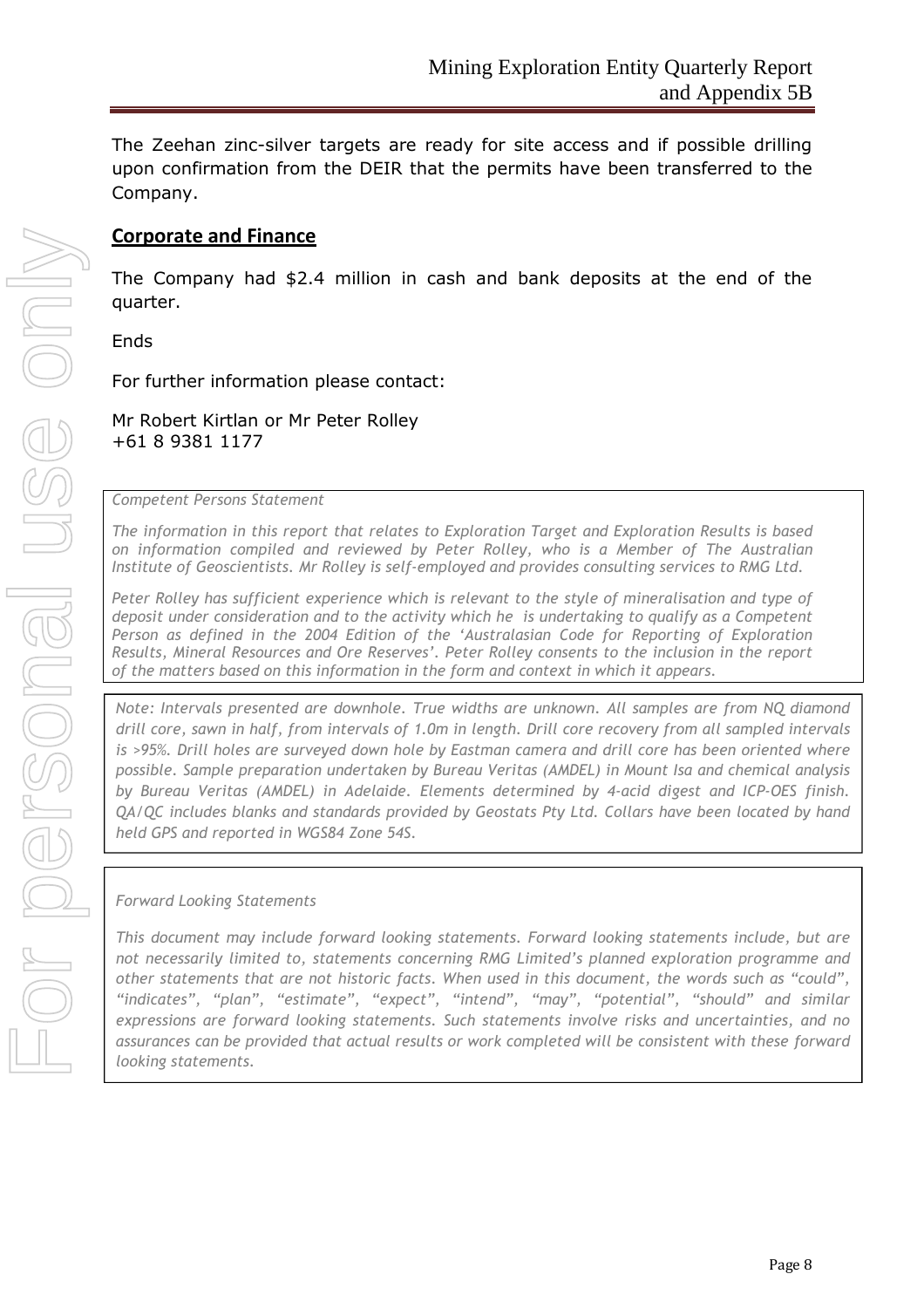**Appendix 5B**

*Rule 5.3*

# **Mining exploration entity quarterly report**

Introduced 1/7/96. Origin: Appendix 8. Amended 1/7/97, 1/7/98, 30/9/2001, 01/06/10.

#### RMG LIMITED

ABN Quarter ended ("current quarter") 51 065 832 377 31 December 2011

> Year to date (3 months)

Current quarter \$A'000

### **Consolidated statement of cash flows**

#### **Cash flows related to operating activities**

|                                    |                                                                                                                                                                                                                                                                                                                |         | \$A'000  |
|------------------------------------|----------------------------------------------------------------------------------------------------------------------------------------------------------------------------------------------------------------------------------------------------------------------------------------------------------------|---------|----------|
| 1.1                                | Receipts from product sales and related debtors                                                                                                                                                                                                                                                                |         | 1        |
| 1.2                                | Payments for<br>(a) exploration $&$ evaluation<br>(b) development<br>(c) production                                                                                                                                                                                                                            | (909)   | (1,903)  |
|                                    | (d) administration                                                                                                                                                                                                                                                                                             | (156)   | (545)    |
| 1.3                                | Dividends received                                                                                                                                                                                                                                                                                             |         |          |
| 1.4                                | Interest and other items of a similar nature<br>received                                                                                                                                                                                                                                                       | 48      | 73       |
| 1.5                                | Interest and other costs of finance paid                                                                                                                                                                                                                                                                       |         |          |
| 1.6                                | Income taxes paid                                                                                                                                                                                                                                                                                              |         |          |
| 1.7                                | Other Income                                                                                                                                                                                                                                                                                                   | (4)     |          |
|                                    | <b>Net Operating Cash Flows</b>                                                                                                                                                                                                                                                                                | (1,021) | (2, 374) |
| 1.8<br>1.9<br>1.10<br>1.11<br>1.12 | Cash flows related to investing activities<br>Payment for purchases of: (a) prospects<br>(b) equity investments<br>(c) other fixed assets<br>Proceeds from sale of:<br>(a) prospects<br>(b) equity investments<br>(c) other fixed assets<br>Loans to other entities<br>Loans repaid by other entities<br>Other | (56)    | (102)    |
|                                    | Net investing cash flows                                                                                                                                                                                                                                                                                       | (56)    | (102)    |
| 1.13                               | Total operating and investing cash flows<br>(carried forward)                                                                                                                                                                                                                                                  | (1,077) | (2, 476) |

<sup>+</sup> See chapter 19 for defined terms.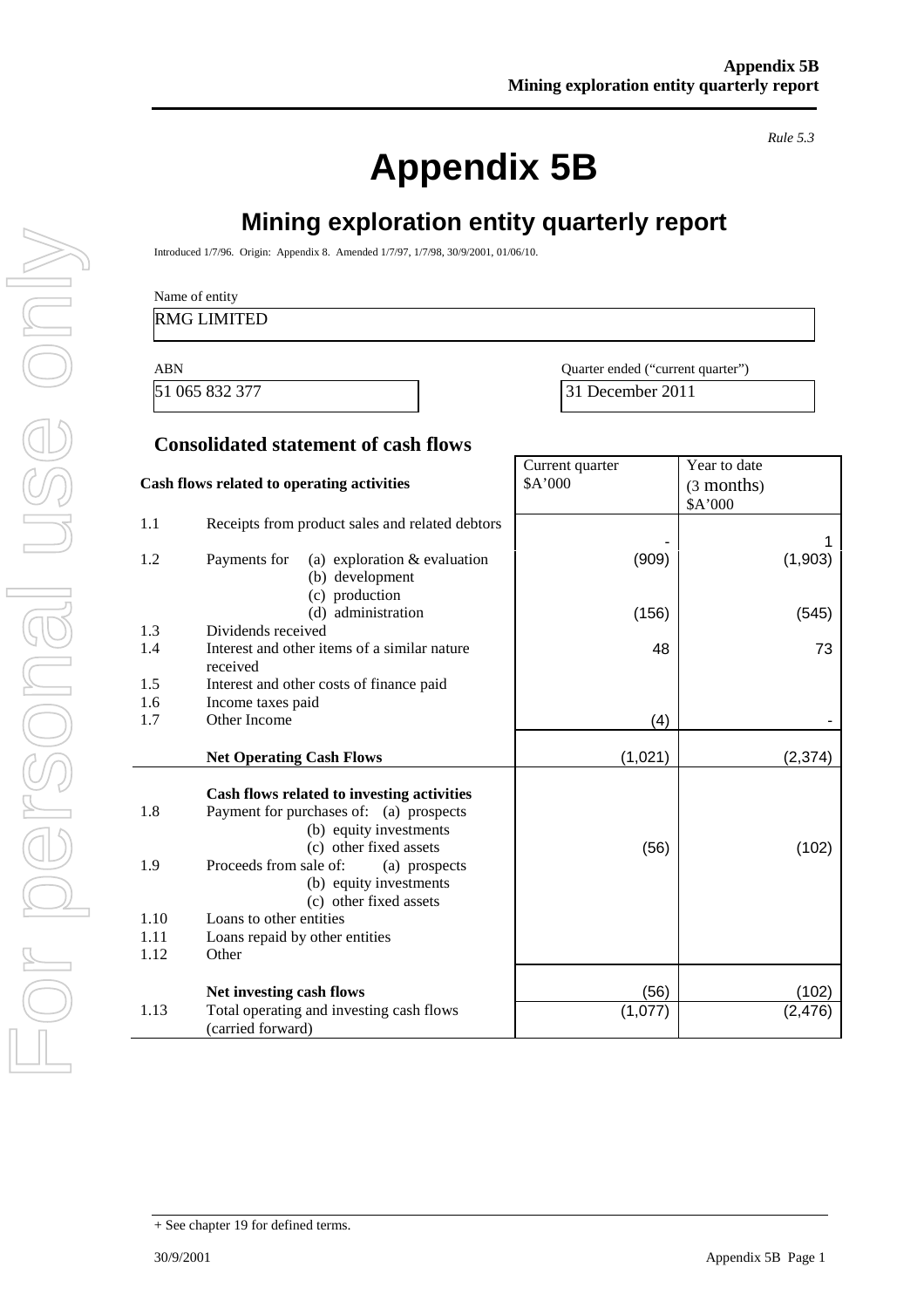#### **Appendix 5B Mining exploration entity quarterly report**

| 1.13         | Total operating and investing cash flows<br>(brought forward)                       | (1,077) | (2, 476) |
|--------------|-------------------------------------------------------------------------------------|---------|----------|
|              |                                                                                     |         |          |
|              | Cash flows related to financing activities                                          |         |          |
| 1.14         | Proceeds from issues of shares, options, etc.                                       | 2,407   | 2,407    |
| 1.15         | Proceeds from sale of forfeited shares                                              |         |          |
| 1.16         | Proceeds from borrowings                                                            |         |          |
| 1.17         | Repayment of borrowings                                                             |         |          |
| 1.18         | Dividends paid                                                                      |         |          |
| 1.19         | Other (costs of funds raised)                                                       | (117)   | (117)    |
|              | Net financing cash flows                                                            | 2,290   | 2,290    |
|              | Net increase (decrease) in cash held                                                | 1,213   | (186)    |
| 1.20<br>1.21 | Cash at beginning of quarter/year to date<br>Exchange rate adjustments to item 1.20 | 1,151   | 2,550    |
| 1.22         | Cash at end of quarter                                                              | 2.364   | 2.364    |

## **Payments to directors of the entity and associates of the directors Payments to related entities of the entity and associates of the related entities**

|                                                                          | Current quarter<br>\$A'000 |
|--------------------------------------------------------------------------|----------------------------|
| 1.23<br>Aggregate amount of payments to the parties included in item 1.2 | 57                         |
| 1.24<br>Aggregate amount of loans to the parties included in item 1.10   |                            |

#### 1.25 Explanation necessary for an understanding of the transactions 1.23 Salaries, directors fees and consultants fees paid to directors and associates of directors

# **Non-cash financing and investing activities**

- 2.1 Details of financing and investing transactions which have had a material effect on consolidated assets and liabilities but did not involve cash flows
	- Nil

2.2 Details of outlays made by other entities to establish or increase their share in projects in which the reporting entity has an interest

## Nil

### **Financing facilities available**

*Add notes as necessary for an understanding of the position.*

|     |                             | Amount available<br>\$A'000 | Amount used<br>\$A'000 |
|-----|-----------------------------|-----------------------------|------------------------|
| 3.1 | Loan facilities             |                             |                        |
| 3.2 | Credit standby arrangements |                             |                        |

## **Estimated cash outflows for next quarter**

\$A'000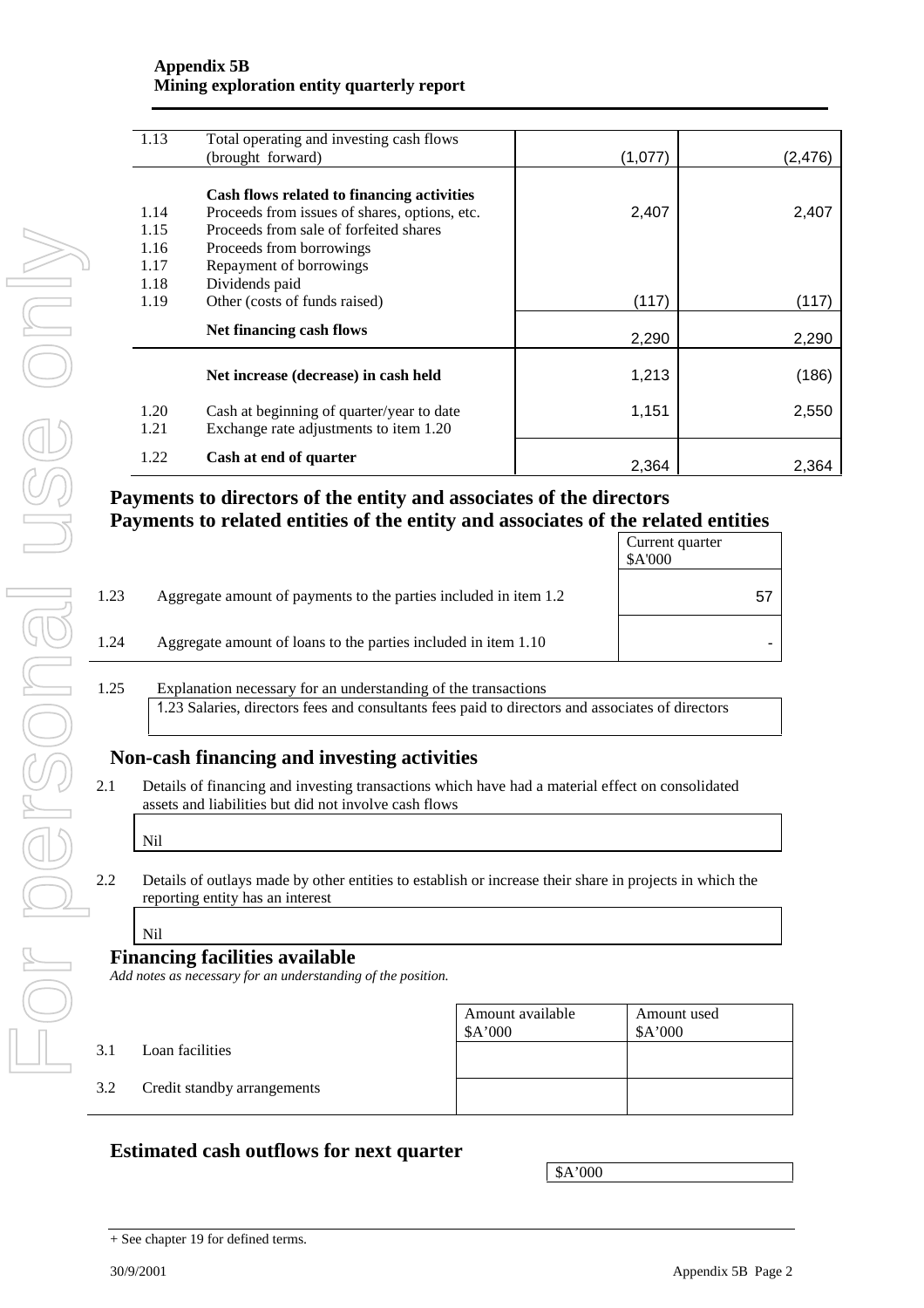|     | <b>Total</b>               | (360) |
|-----|----------------------------|-------|
| 4.4 | Administration             | (160) |
| 4.3 | Production                 | ٠     |
| 4.2 | Development                | ۰     |
| 4.1 | Exploration and evaluation | (200) |
|     |                            |       |

# **Reconciliation of cash**

|     | Reconciliation of cash at the end of the quarter (as<br>shown in the consolidated statement of cash flows) to<br>the related items in the accounts is as follows. | Current quarter<br>\$A'000 | Previous quarter<br>\$A'000 |
|-----|-------------------------------------------------------------------------------------------------------------------------------------------------------------------|----------------------------|-----------------------------|
| 5.1 | Cash on hand and at bank                                                                                                                                          | 2,364                      | 350                         |
| 5.2 | Deposits at call                                                                                                                                                  |                            | 800                         |
| 5.3 | Bank overdraft                                                                                                                                                    |                            |                             |
| 5.4 | Other (provide details)                                                                                                                                           |                            |                             |
|     | <b>Total: cash at end of quarter</b> (item 1.22)                                                                                                                  | 2.364                      | 1.150                       |

## **Changes in interests in mining tenements**

|     |                                                                     | Tenement<br>reference | Nature of interest<br>(note (2)) | Interest at<br>beginning<br>of quarter | Interest at<br>end of<br>quarter |
|-----|---------------------------------------------------------------------|-----------------------|----------------------------------|----------------------------------------|----------------------------------|
| 6.1 | Interests in mining<br>tenements relinquished,<br>reduced or lapsed |                       |                                  |                                        |                                  |
| 6.2 | Interests in mining<br>tenements acquired or<br>increased           |                       |                                  |                                        |                                  |

<sup>+</sup> See chapter 19 for defined terms.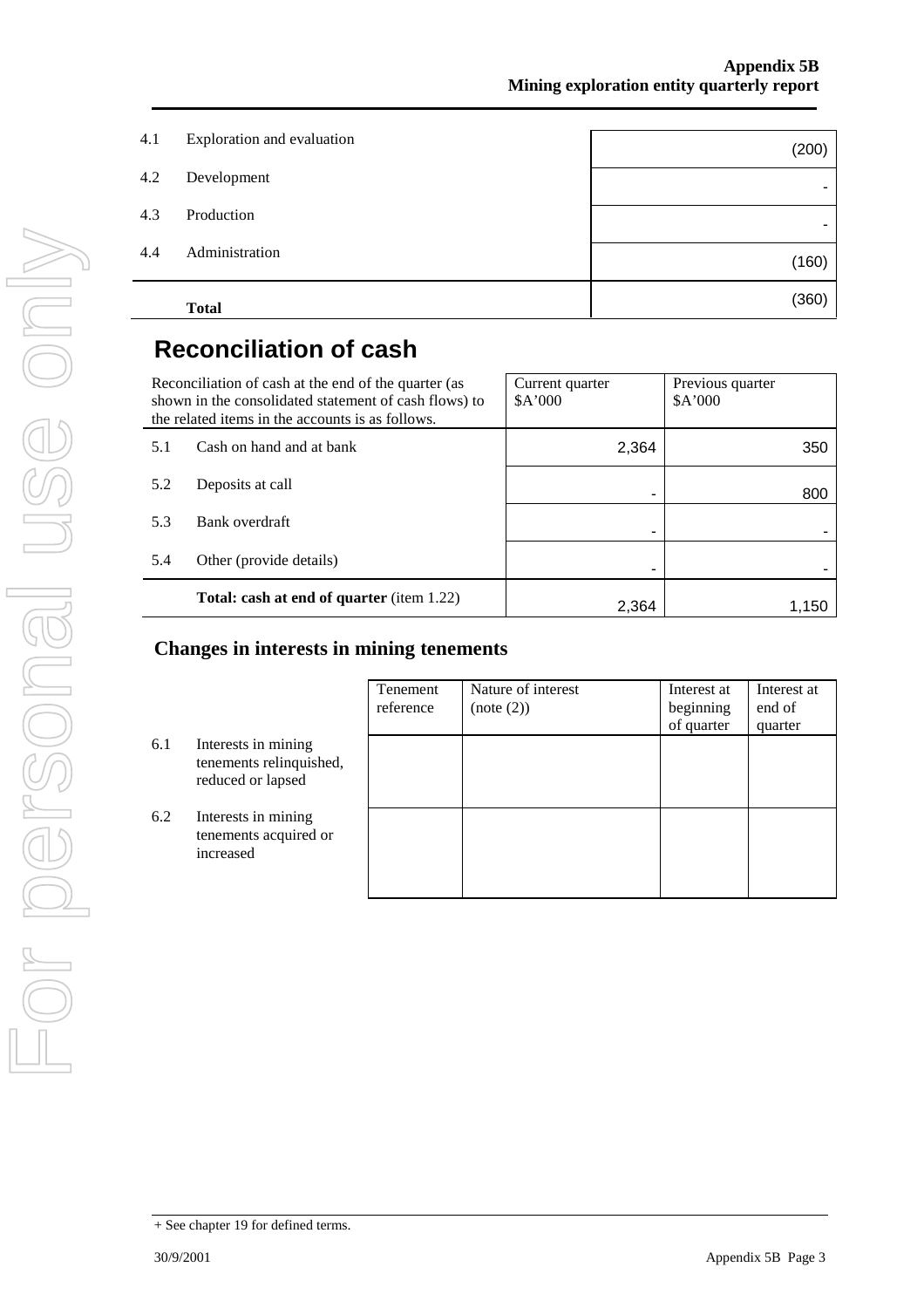### **Issued and quoted securities at end of current quarter**

*Description includes rate of interest and any redemption or conversion rights together with prices and dates.*

|         |                                     | Total number  | Number quoted            | Issue price per<br>security (see note<br>$3)$ (cents) | Amount paid up per<br>security (see note 3)<br>(cents) |
|---------|-------------------------------------|---------------|--------------------------|-------------------------------------------------------|--------------------------------------------------------|
| $7.1\,$ | Preference                          |               |                          |                                                       |                                                        |
|         | <sup>+</sup> securities             |               |                          |                                                       |                                                        |
|         | (description)                       |               |                          |                                                       |                                                        |
| $7.2\,$ | Changes during                      |               |                          |                                                       |                                                        |
|         | quarter                             |               |                          |                                                       |                                                        |
|         | (a) Increases                       |               |                          |                                                       |                                                        |
|         | through issues                      |               |                          |                                                       |                                                        |
|         | (b) Decreases                       |               |                          |                                                       |                                                        |
|         | through returns                     |               |                          |                                                       |                                                        |
|         | of capital, buy-                    |               |                          |                                                       |                                                        |
|         | backs,                              |               |                          |                                                       |                                                        |
|         | redemptions                         |               |                          |                                                       |                                                        |
| 7.3     | <sup>+</sup> Ordinary               |               |                          |                                                       |                                                        |
|         | securities                          | 1,348,581,592 | 1,348,581,592            |                                                       |                                                        |
| 7.4     | Changes during                      |               |                          |                                                       |                                                        |
|         | quarter                             |               |                          |                                                       |                                                        |
|         | (a) Increases                       | 75,000,000    | 75,000,000               | 1.0 cents                                             | 1.0 cents                                              |
|         | through issues                      | 165,000,000   | 165,000,000              | 1.0 cents                                             | 1.0 cents                                              |
|         |                                     | 68,448,000    | 68,448,000               | $0.01$ cents                                          | $0.01$ cents                                           |
|         | (b) Decreases                       |               |                          |                                                       |                                                        |
|         | through returns<br>of capital, buy- |               |                          |                                                       |                                                        |
|         | backs                               |               |                          |                                                       |                                                        |
| 7.5     | <sup>+</sup> Convertible            |               |                          |                                                       |                                                        |
|         | debt securities                     |               |                          |                                                       |                                                        |
|         | (description)                       |               |                          |                                                       |                                                        |
| 7.6     | Changes during                      |               |                          |                                                       |                                                        |
|         | quarter                             |               |                          |                                                       |                                                        |
|         | (a) Increases                       |               |                          |                                                       |                                                        |
|         | through issues                      |               |                          |                                                       |                                                        |
|         | (b) Decreases                       |               |                          |                                                       |                                                        |
|         | through                             |               |                          |                                                       |                                                        |
|         | securities                          |               |                          |                                                       |                                                        |
|         | matured,                            |               |                          |                                                       |                                                        |
|         | converted                           |               |                          |                                                       |                                                        |
| 7.7     | <b>Options</b>                      |               |                          | Exercise price                                        | Expiry date                                            |
|         | (description and                    | 8,750,000     |                          | 5.0 cents                                             | 30 June 2012                                           |
|         | conversion                          | 390,000,000   |                          | 2.0 cents                                             | 30 April 2014                                          |
|         | factor)                             | 6,552,000     |                          | 0.01 cents                                            | 30 April 2014                                          |
| 7.8     | Issued during                       | 75,000,000    | $\overline{\phantom{0}}$ | 2.0 cents                                             | 30 April 2014                                          |
|         | quarter                             | 165,000,000   |                          | 2.0 cents                                             | 30 April 2014                                          |
| 7.9     | <b>Exercised</b> during<br>quarter  | 68,448,000    | ÷.                       | 0.01 cents                                            | 30 April 2014                                          |
| 7.10    | <b>Expired during</b>               |               |                          |                                                       |                                                        |
|         | quarter                             |               |                          |                                                       |                                                        |
| 7.11    | <b>Debentures</b><br>(totals only)  |               |                          |                                                       |                                                        |
| 7.12    | <b>Unsecured</b>                    |               |                          |                                                       |                                                        |
|         | notes (totals                       |               |                          |                                                       |                                                        |
|         | <i>only</i> )                       |               |                          |                                                       |                                                        |

<sup>+</sup> See chapter 19 for defined terms.